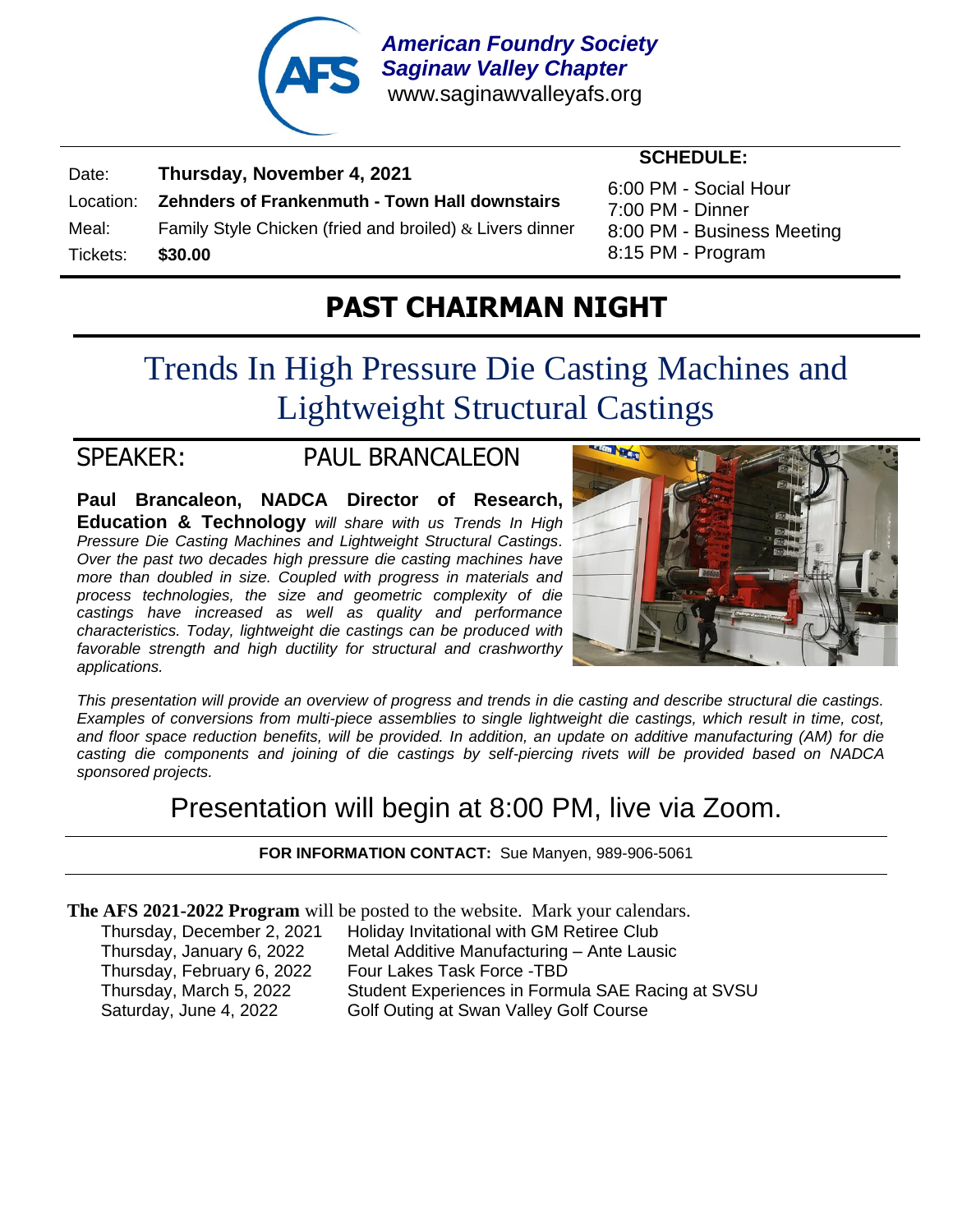## **THANK YOU TO OUR SPONSORS !**

Dinner Event Sponsors for 2019-2021 Program Year:

Anderson Global ATD Engineering & Machine [Bruker Corporation](https://www.bruker.com/products/surface-and-dimensional-analysis/3d-optical-microscopes.html) Centennial Technologies DIDION International, Inc. EPIC Machine FATA Aluminum Inc. General Motors LLC, SMCO Loramendi, Inc. Reich / Laempe / Mossner Roberts Sinto / Sand Mold Systems William E Walters Wolverine Bronze

See the AFS Saginaw Valley Chapter web site for Chapter information, Foundry in a Box calendar, photos from prior events and links to our sponsors at **WWW.Saginawvalleyafs.org**.